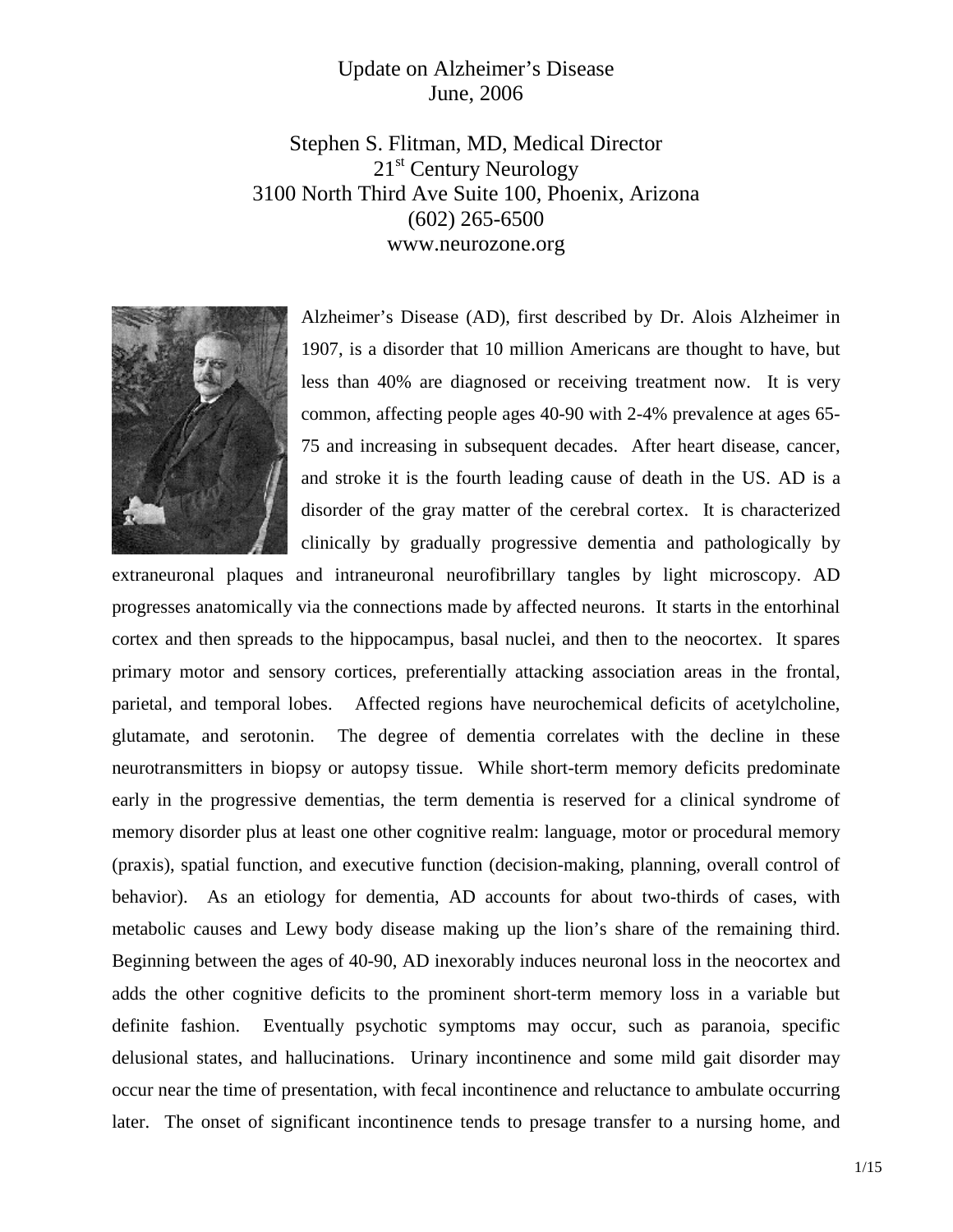subsequent inanition contributes to death from associated illness such as pneumonia or decubiti. It is felt that the illness itself can be fatal, although it is seldom that the cause of death is ascribed directly to AD.

The NINCDS-ADRDA Criteria for AD define two categories of diagnosis, Probable and Definite AD. *Definite* requires a clinical diagnosis of *Probable* plus the histopathologic demonstration of plaques and tangles, either on brain biopsy or at autopsy. For *Probable,* there must be:

- Dementia with onset between ages 40 and 90
- Cognitive deficits in two or more areas
- Progressive memory and cognitive deterioration
- No other illness that could account for such deficits
- No disturbance of consciousness

Overall Prevalence of Alzheimer's using NINCDS-ADRDA criteria:

- Age 65-74: 3.0%
- Age 75-84: 18.7%
- Age 85+: 47.2%
- Overall over age 65: 10.3%

While brain biopsy can be performed, it is impractical and not necessary for appropriate clinical diagnosis of patients with dementia. The need for a diagnosis with high confidence without resorting to brain biopsy has prompted the search for useful biomarkers. To be useful, such markers should be strongly correlated with the presence of disease and should be more practical to obtain. Thanks to advances in neurogenetics and CSF protein quantitation truly useful biomarkers have emerged for AD which have now been accepted by the internationally recognized Working Group on Molecular and Biochemical Markers of Alzheimer's Disease, which was funded by the Ronald and Nancy Reagan Research Institute.



Neuritic plaques consist of a core of β-amyloid formed by beta protein fibrils from the aggregated 42 amino acid A/β peptide, surrounded by swollen, dystrophic neurites. Neurofibrillary tangles fill the interior of degenerating neurons. The presence of plaques and tangles at autopsy is used to confirm a diagnosis of AD.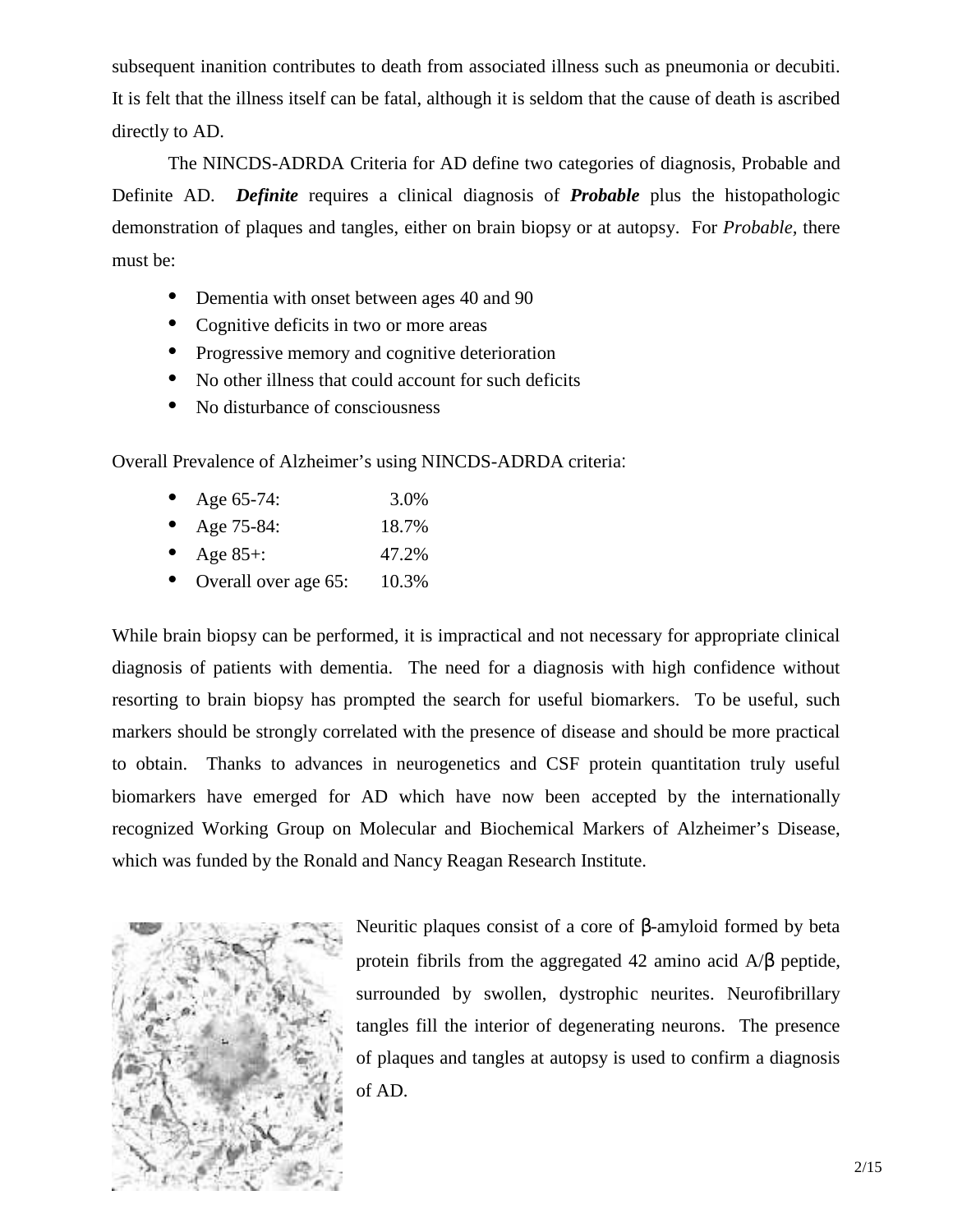

The peptide is resistant to proteolysis and forms insoluble aggregates which are directly toxic to neurons, probably via binding to a specific calcium receptor and/or  $GM_1$ -ganglioside. It is produced from the amyloid precursor protein by the newly identified  $β$  and  $γ$  secretases. Normally

this precursor (the function of which is unknown) is processed to form an 40 amino acid Nterminal fragment, which is soluble, nontoxic, and non-accumulating. When a combination of genetic and environmental factors permit, the  $\beta$  and  $\gamma$  secretases activates inappropriately and produces a greater amount of 42 amino acid β-peptide (Aβ42), which leads to accumulation of toxic fibrils and the pathogenesis of Alzheimer's disease. Degenerating cells contain neurofibrillary tangles, which are composed of paired helical filaments. These filaments are in turn composed of an abnormally phosphorylated form of the tau protein, a stabilizer of microtubules and hence necessary for maintaining intracellular transport systems. Once abnormally phosphorylated, the tau protein can also aggregate, forming the paired helical filaments and filling the interior of the cell.

There are three spinal fluid biomarkers, two of which have earned support from the Working Group and the Alzheimer's Association. These are Aβ42 and the tau protein which collectively have >95% specificity in the diagnosis of AD by lumbar puncture. The Aβ42 level decreases and the tau level increases; if the opposite should be seen the examination excludes AD, while if both are up or both are down the test is non-diagnostic. The increase in tau protein has been shown to correlate with severity of dementia. A third spinal fluid biomarker AD7C, a measure of the amount of neural thread proteins (NTP) in the spinal fluid, was available but is no longer being offered. Instead, urine NTP testing has been available and data in press suggests both sensitivity and specificity for AD.

Genetic markers have been increasingly useful in AD, both early-onset familial (EOFAD) and the much more common late-onset sporadic type (LOSAD). In EOFAD, three autosomal dominant mutations have been found which are present in small numbers of affected families, in which affected individuals develop dementia in their 30s and 40s, instead of the more typical 70s and 80s of LOSAD. The three genes are the amyloid precursor protein (APP) on chromosome 21, presenilin 1 on chromosome 14, and presenilin 2 on chromosome 1. The fact that patients with Down syndrome develop an Alzheimer's-type dementia in their 30s and 40s, complete with identical plaques and tangles, suggested that the 21<sup>st</sup> chromosome might harbor an Alzheimer's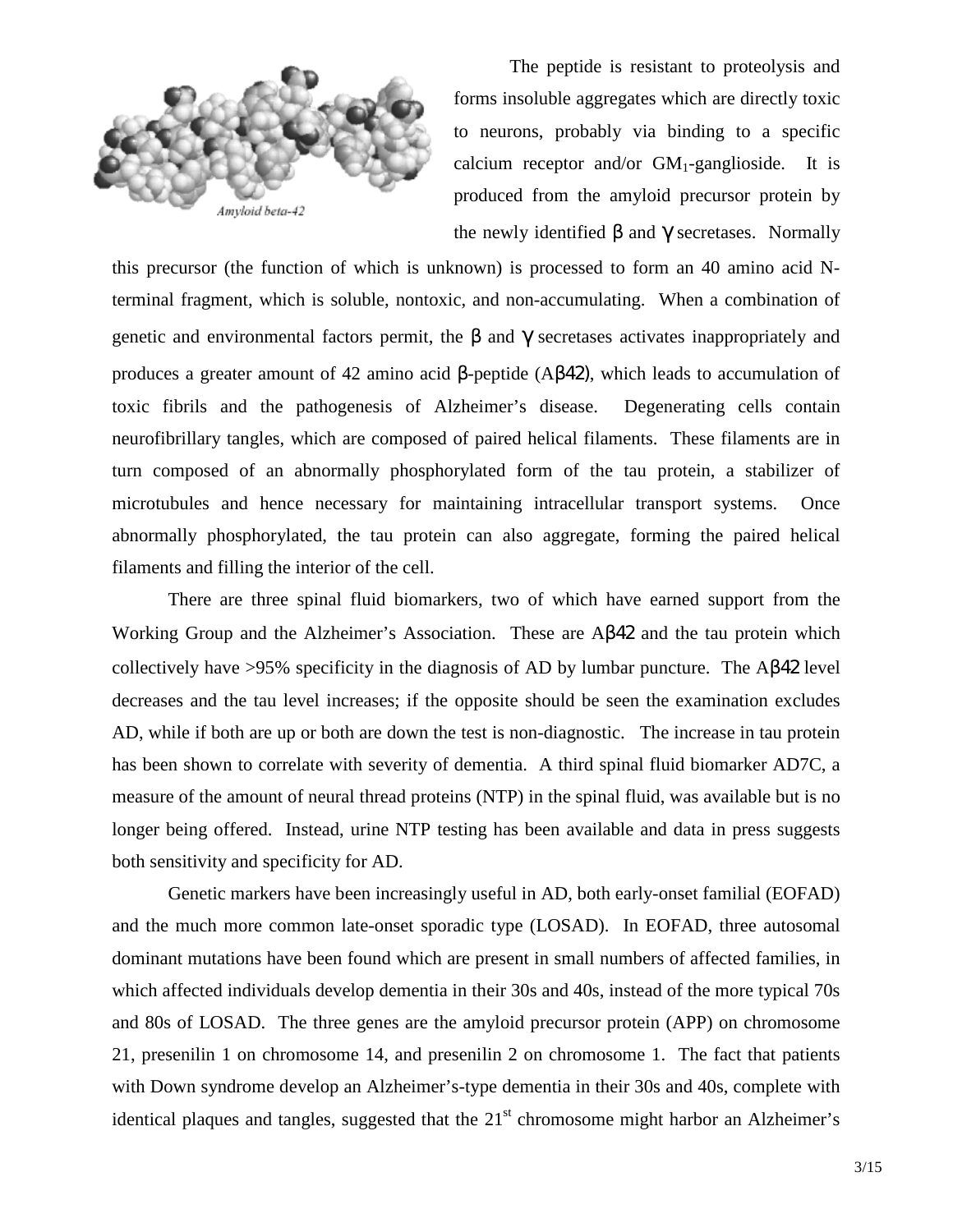gene, which led to the discovery of APP and its relation to amyloid. Rare non-Down patients with EOFAD have been found to have APP mutations. From linkage analysis of other EOFAD families the two presenilins were found; these are rare, drawn from about 120 families worldwide. Interestingly, these mutations are associated with constitutive activation of secretase activity and enhanced secretion of Aβ42, either because mutant APP is predisposed to abnormal cleavage or because of the interaction of the presenilin gene products with the cellular processing machinery. Thus, Aβ42 is found to be elevated in plasma, which may serve as a biomarker of EOFAD. This is not the case in LOSAD. Meanwhile, it is now clear that the presenilins are in fact γ-secretases, directly catalyzing the production of Aβ42.

Strong support exists for genetic susceptibility loci as well. The best characterized locus is apolipoprotein E (APOE) on chromosome 19. Three alleles are commonly found in the general population: E2, E3, and E4 (sometimes also given as  $\epsilon$ 2,  $\epsilon$ 3, or  $\epsilon$ 4). The most common is E3, present in about 85%, with E4 at 10-15% and the much less common E2 and unusual (and not detected) alleles rounding out the remainder. ApoE4 is associated with LOSAD but not EOFAD. The test assists in increasing the confidence of the clinical diagnosis of AD by the above criteria, with a positive predictive value of 94% (Mayeux, et al, 1998). While ethnicity appears to play a role in variance in the APOE allele distribution, the general consensus remains that the presence of E4 increases risk for developing AD, and the presence of two E4 alleles (homozygosity) virtually guarantees that an individual will develop AD at some point if he or she should survive to their age of onset. Age of onset appears to be shifted downwards by the dose of E4 allele, but the severity or speed of progression of disease is not clearly affected. Interestingly, the E2 allele appears to have a protective effect. In a large autopsy series published by Roses et al, only one subject confirmed to have AD had an E2/E3 genotype, and no-one was found to have E2/E2. But there is no data to suggest that possession of an E2 is absolutely proof against developing AD. It may be that E2 shifts the age of onset curve upwards, beyond observed longevity and therefore illness is not observed before death.

APOE impacts the phosphorylation of the tau protein, with the E4 allele promoting increased phosphorylation and paired helical filament formation, and the E2 allele promoting a decrease in overall phosphorylation, perhaps explaining the observed protective effect of this allele. The standard E3 allele does not appear to impair or assist tau protein. One hypothesis as to the pathogenesis of AD is that tangle formation due to tau aggregation induces an intracellular cascade which culminates in Aβ42-secretion and eventual degeneration and death of the cell. Since it is known that the degeneration of AD follows anatomic pathways, this suggests that some diffusible factor (Aβ42 or tau) is carried down axons to cause havoc in remote locations.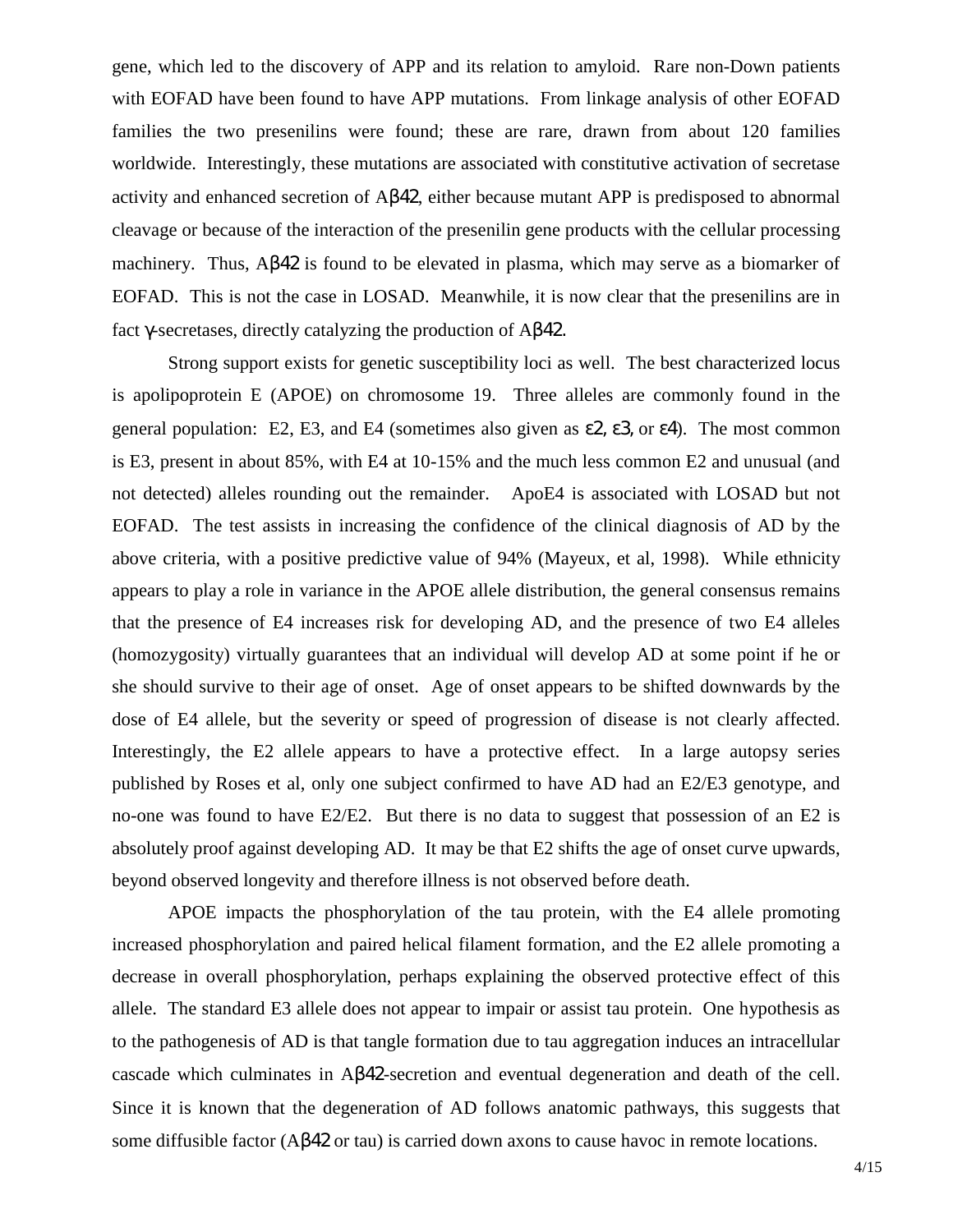A new locus on chromosome 12 has been described by several investigators. While still controversial, this locus may be one of two genes, the LDL-receptor-related protein gene (LRP) or alpha-2-macroglobulin (A2M). These genes are involved in the metabolism of lipoproteins and may also interact with APOE. There is evidence that alpha-2-macroglobulin, which binds to LRP, can bind to Aβ42 and render it nontoxic. Could the pathogenesis of AD depend on deficiency of this protein (or a problem with binding LRP or Aβ42)? More studies are needed but current data is quite suggestive that A2M and LRP will prove to be important susceptibility loci for AD as well. The current hope is that we will be able to identify individuals with a high likelihood of developing AD long before the disease is clinically manifest. Such individuals would be able to participate in long-term drug trials designed to assess the efficacy of prophylactic measures, some of which are currently contemplated or are yet to be discovered. Yet another locus has been identified at CYP46, but clinical testing is not yet available.

Current treatment is strictly symptomatic, and is used to alleviate the cognitive, functional, and behavioral impairments caused by the disease. Other treatment goals include slowing the disease progression and attempting to reverse any neurological damage. Drug therapy focuses on neurochemical replacement. The first Alzheimer's drug that was available in the United States was a reversible central cholinesterase inhibitors known as tacrine (Cognex<sup> $\text{TM}$ </sup>). Tacrine was found to be effective in treating mild to moderate cases of AD. The drug improves cognition, decreases behavioral disturbances, and delays the need for nursing home placement. Tacrine unfortunately is hepatotoxic, causing serum alanine aminotransferase levels to increase greater than three-fold. Use of tacrine can also lead to adverse cholinergic effects.

Donepezil (Aricept<sup> $\mathsf{TM}$ </sup>) is a second generation cholinesterase inhibitor that is used in the treatment of AD. Donepezil is metabolized by the liver enzyme cytochrome P-450 and, unlike tacrine, is not hepatotoxic. This drug follows the rule of thirds: one third of patients show modest cognitive improvement, one third have a decrease in cognitive decline, and the last third show no response to treatment. Donepezil is favored over tacrine because of its reduced side effect profile and the fact that it can be administered once a day. Recent data in moderately severe to severe patients show that it continues to have good behavioral effect late in disease. It has also been shown to be effective in patients with vascular dementia. It is given at 5 mg qhs for four weeks, followed by 10 mg qhs for greater effect if necessary. Dosing greater than 10 mg per day tends to bring out peripheral spillover and typical cholinergic side effects.

A third cholinesterase inhibitor, rivastigmine (Exelon<sup> $TM$ </sup>) was approved in 2000. Rivastigmine is given twice per day and may have continuing benefit with disease progression because of a novel dual central cholinesterase inhibitory effect. In addition to the central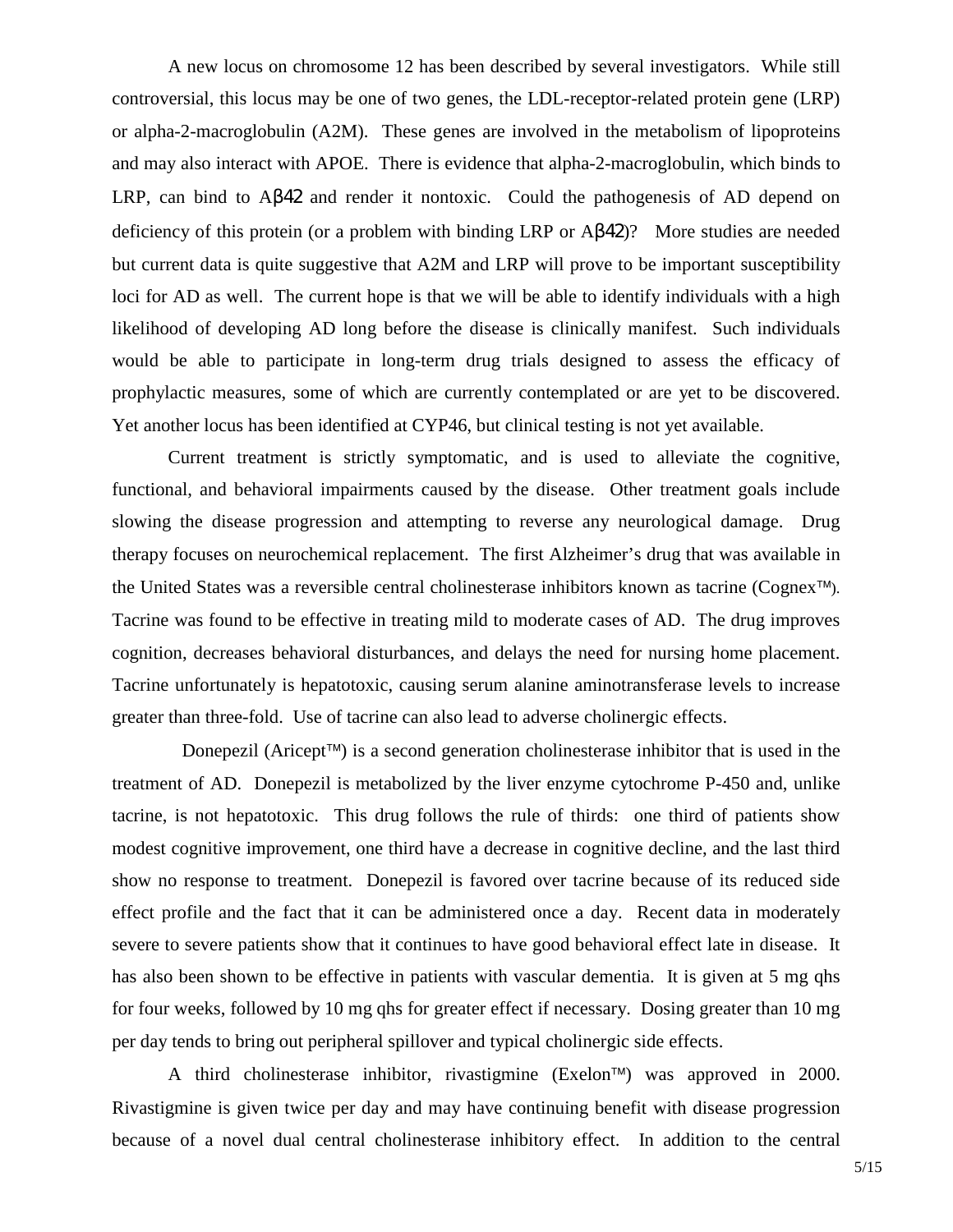acetylcholinesterase, rivastigmine inhibits butyrylcholinesterase, which is typically not present centrally but which increases in amyloid plaque with progression of disease. Rivastigmine can be titrated to good effect and shows measurable benefit in the moderately severe patient. It is generally well tolerated but should be given with food as it can have significant GI side effects. It is initiated at 1.5 mg bid and increased 1.5 mg per two weeks to a maximum of 6 mg bid.

In 2001 the fourth cholinesterase inhibitor galantamine (formerly Reminyl<sup>TM</sup>, now Razadyne<sup> $\text{TM}$ </sup>) was approved in the USA. It is given twice per day and has a novel effect on prefrontal nicotinic receptors which may increase the efficiency of acetylcholine binding as well as release other neurotransmitters. It acts as a central acetylcholinesterase and has demonstrated reasonable effect in early, middle, and late disease. Tolerability is good with or without food, and GI side effects are minimal. It has demonstrated good behavioral effects in patients as well, which bolsters claims by Cummings and others that the cholinesterase inhibitors may be a new class of antipsychotic agents. It is started at 4 mg bid and increased 4 mg per two weeks to a recommended maximum of 12 mg bid. I have pushed it to 16 mg bid in selected patients with good effects, but bradycardia and syncope may occur at higher than recommended doses. In 2005, an extended release preparation (Razadyne  $ER^{TM}$ ) became available for once-daily dosing.

In 2004 the first of a new class of agents for Alzheimer's disease was approved for moderate and severe stages only. A specific blocker of the NMDA calcium-channel, memantine (Namenda<sup> $\text{TM}$ </sup>), showed benefit for improving activities of daily living even in advanced disease. The drug may increase longevity in patients with AD because it appears to block the toxicity of amyloid, which is known to require the NMDA calcium-channel for its pathological effect. Theoretically, this could limit the spread of amyloid plaque production, a cardinal feature of the amyloid cascade hypothesis. Glutamate may be a source of toxicity in AD, in a chronic form of the excitotoxicity known to enhance infarct size in stroke, and cell death in AD is related to calcium entry which is linked to the NMDA channel for which glutamate is a physiological ligand. The drug is started at 5 mg daily and increased 5 mg per week to a maximum of 10 mg bid. Very recent studies suggest the drug may be beneficial in mild stage and potentially even in pre-Alzheimer's disease (MCI?), but such use is off-label. Higher doses have been studied for diabetic neuropathy and found to be tolerable, but have not been formally looked at in AD. Strong data exists showing synergistic effect when memantine is combined with donepezil; presumably it is likely to be also good in combination with rivastigmine and galantamine, but trials are lacking. I have used it in combination with the latter agents without observing any adverse effects.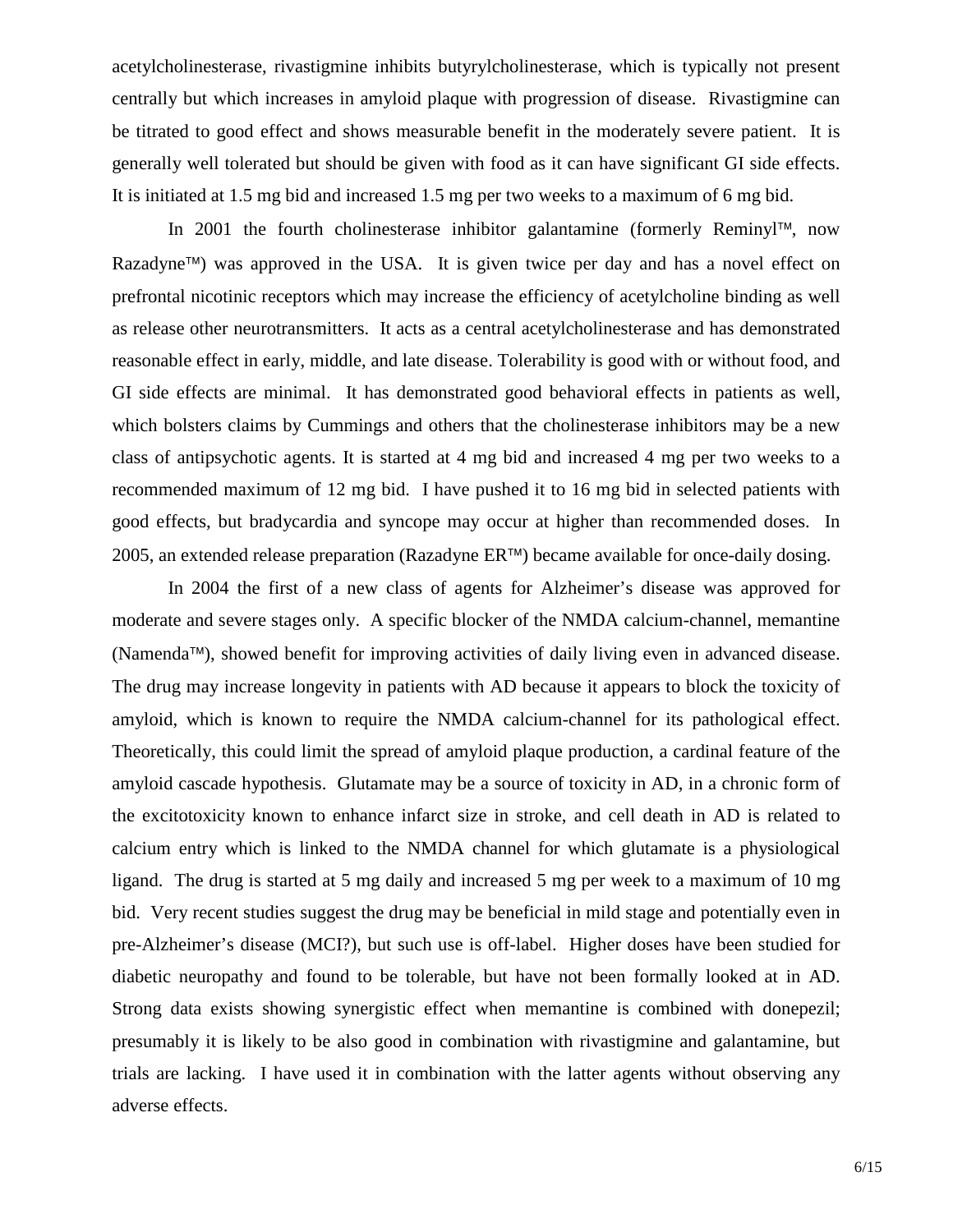Other symptoms that arise in patients with Alzheimer's may be responsive to pharmacological treatment as well. Depression triggered by AD can be alleviated by antidepressants, but these drugs may be sedating or stimulating. Patients who experience insomnia can take benzodiazepines or trazodone. These agents are not without their downsides, however. Benzodiazepines often produce unacceptable and cumulative sedation, and trazodone can trigger suicidal ideation and orthostatic hypotension. Barbiturates should be avoided in this population due to sedation and worsening of cognitive and motor performance, including increased risk for falls.

Often behavioral problems can be treated with non-pharmacological intervention. Impairment such as cognitive problems may be compensated with calendars, notebooks, pillboxes, or posted signs. Depression can be treated with a change of environment or demands on a patient. This change can also help lessen apathy and disinterest, other symptoms of AD. Caregiver education is another essential aspect of coping AD. Through reassurance, the caregiver can redirect the patient and ease hallucinations and delusions. For behavioral symptoms that can not be treated with drugs, such as repetitive questions and wandering, nonpharmacological intervention can be adapted. Repetitive questions can often be redirected with caregiver attention and patience. Finally, an ID bracelet or enrollment in certain programs (e.g., Safe Return; Alzheimer's Association) can help control problems with wandering. A new detector by Health Sensor, Inc. can provide remote monitoring and emergency response to potentially injurious falls. The device may soon incorporate inexpensive GPS technology to permit tracking and recovery of patients who wander.

Almost half of all Alzheimer caregivers say they suffer from depression and more than 80% often experience high levels of stress. Some warning signs of stress are denial, anger, social withdrawal, anxiety, depression, exhaustion, sleeplessness, irritability, lack of concentration and health problems. Too much stress can be harmful to both the caregiver and the patient. Support groups are a necessity for any caregiver. Caregivers often feel frustrated and alone, which creates a need for socialization and support. A support group provides a closeness and connection with other people in the same situation. The significance of support groups was studied by researchers at the Aging and Dementia Research Center at New York University Medical Center. Caregivers placed in control groups which received standard advice on managing home care had an average time of two years and five months before the patients were placed in nursing homes. The treatment group which were assigned to a weekly support group had an average of three years and three months before the patients were placed in nursing homes. The difference between the two groups was a ten month increased stay at home.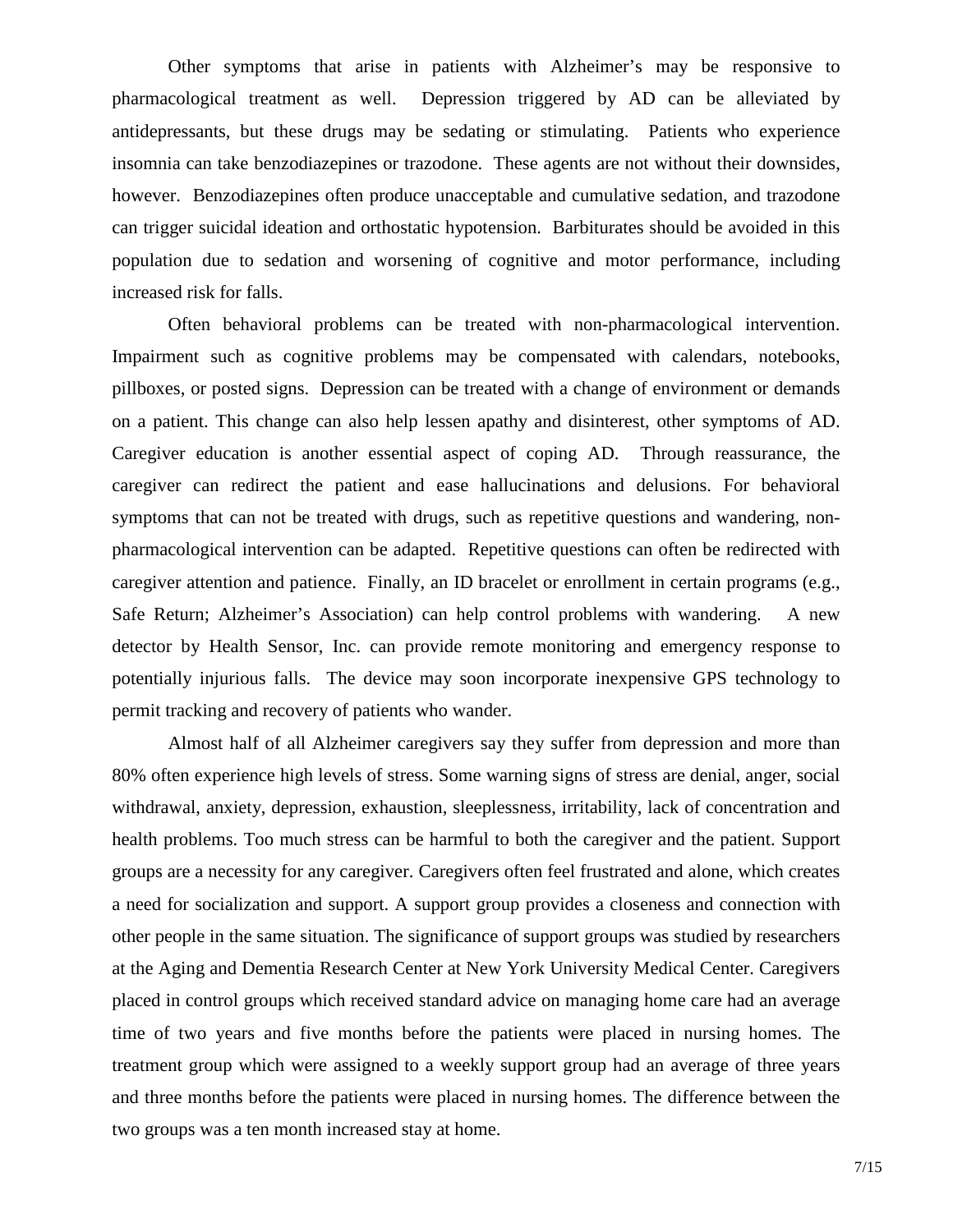New treatment approaches include antioxidants, anti-inflammatories, neuromodulators, and therapies directed at the molecular neuropathology, such as amyloid disruptors, amyloidspecific calcium receptor blockers, and β/γ-secretase inhibitors. The nonsteroidal antiinflammatory COX2 inhibitors celecoxib and rofecoxib have been tested but have not shown benefit. Estrogen therapy in postmenopausal women has been thought to lower the epidemiological incidence of AD because it increases both cerebral blood flow and acetylcholine activity, but prospective studies have been negative. The pros and cons of such a therapy should be considered, however, as replacement estrogen can produce certain health risks, including an increased risk of endometrial cancer. Vitamin E was once thought to offset negative symptoms of moderate AD, but data is lacking; it may have modest preventive effect. Gene therapy may help to prevent disease in afflicted families or in sporadic cases, but this will require massive screening programs to identify potential recipients.

Immunization against Aβ42 might prevent Alzheimer's disease, or even halt progression in patients already bearing plaque. The work of Schenk et al is notable in that it has been replicated in transgenic mice, rabbit, and primate models of knock-in APP mutations, which replicate plaque pathology but not tangles. Early human trials suggested this is safe, but efficacy in humans has not yet been demonstrated. The most recent trial of an amyloid vaccine by Elan Pharmaceuticals has reported a transient but troubling postvaccinal meningo-encephalitis in 15 out of 400 subjects. However, three autopsies in participants of this and a previous trial who died later showed lack of plaques, suggesting that the therapy has efficacy. Currently underway is a trial of therapeutic anti-amyloid antibodies, a passive approach which may be safer and equally beneficial.

Other anti-amyloid strategies are currently in late development. Myriad Pharmaceuticals has a phase III trial underway of their unique compound Flurizan. According to the company, Flurizan changes the point at which brain cell enzymes cleave an amyloid precursor protein. This makes a range of smaller proteins than the typical Aβ42 protein which makes up the core of plaques in AD. Smaller proteins may disrupt accumulation of toxic plaque and enhance transport of plaque proteins into the bloodstream for disposal. Meanwhile, Neurochem has an alternative approach. Their current phase III trial of Alzhemed hopes to determine if amyloid can be reduced by making the protein more soluble, enhancing clearance. The company states the drug has so far demonstrated an excellent safety profile. Large phase III trials of both agents are underway.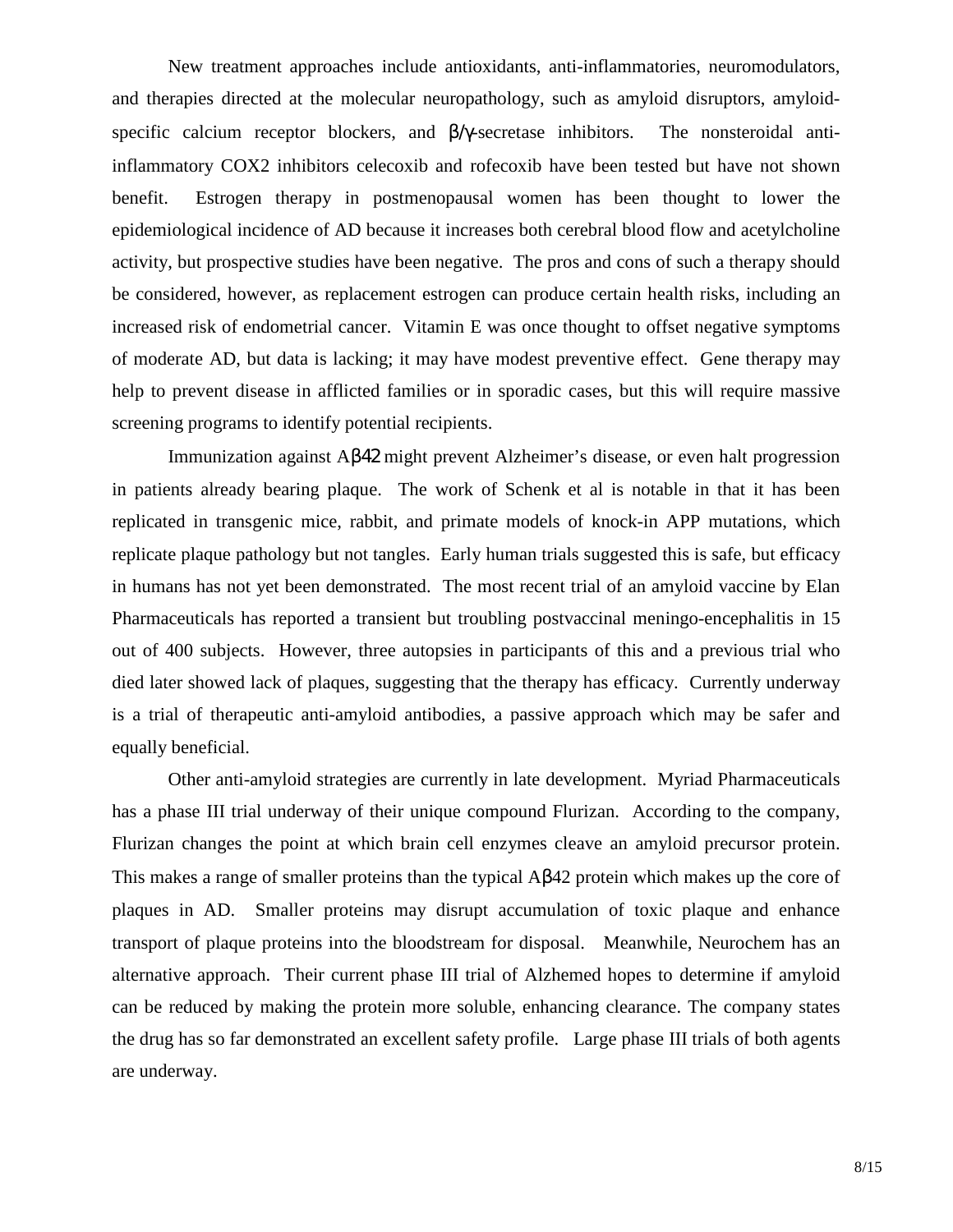# **Treatment Strategies for Alzheimer's Disease**\*

|                |                                                      | Rating         |                                              |  |
|----------------|------------------------------------------------------|----------------|----------------------------------------------|--|
| $\mathbf{S}^*$ | Not Beneficial                                       | $^{\circledR}$ | Investigational, Unlikely Beneficial         |  |
| Ø              | Investigational, Hopeful                             | $\oplus$       | Investigational, Worthwhile                  |  |
| ☑              | Approved, Worthwhile                                 | ⊠              | Approved, Not Worthwhile                     |  |
|                | Symptomatic                                          |                | Restitutive                                  |  |
|                | Antidepressants                                      | Cholinergic    |                                              |  |
|                | $\boxtimes$ Sertraline                               |                | $\bullet$ Cholinergic precursors             |  |
|                | $\boxtimes$ Fluoxetine                               |                | (lecithin; phosphatidylcholine)              |  |
|                | $\boxtimes$ Paroxetine                               |                | $\boxtimes$ Cholinesterase inhibitors        |  |
|                | $\boxtimes$ Citalopram                               |                | $\Xi$ Tacrine                                |  |
|                | $\boxtimes$ Escitalopram                             |                | $\boxtimes$ Donepezil                        |  |
|                | $\boxtimes$ Venlafaxine                              |                | $\boxtimes$ Rivastigmine                     |  |
|                | $\boxtimes$ Duloxetine                               |                | $\boxtimes$ Galanthamine                     |  |
|                | <b>⊠</b> Nefazodone                                  |                | ☑ Galanthamine ER                            |  |
|                | $\boxtimes$ Mirtazipine                              |                | $\bullet$ <sup>*</sup> Metrifonate           |  |
|                | <b>図</b> Clomipramine                                |                | <b>E</b> Physostigmine                       |  |
|                | $\Xi$ Tricyclics (eg, amitriptyline)                 |                | $\bullet$ <sup>*</sup> Phenserine            |  |
|                | Antipsychotics                                       |                | $\bullet^*$ Cholinergic agonists             |  |
|                | $\boxtimes$ Aripiprazole                             |                | $\bullet$ Muscarinic agonists                |  |
|                | $\boxtimes$ Quetiapine                               |                | $\bullet^*$ Cholinergic enhancers            |  |
|                | $\boxtimes$ Ziprasidone                              |                | $\bullet^*$ MKC-231                          |  |
|                | $\boxtimes$ Risperidone (low dose)                   |                | Dopaminergic                                 |  |
|                | <b>図</b> Olanzapine, Haloperidol                     |                | $\bullet$ <sup>*</sup> Bromocriptine         |  |
|                | ⊠ Older (eg, chlorpromazine)                         |                | Glutamatergic                                |  |
|                | Anxiolytics                                          |                | $\bullet$ CX516                              |  |
|                | $\boxtimes$ Barbiturates                             |                | $\varnothing$ CX717                          |  |
|                | $\boxtimes$ Benzodiazepines (low dose)               |                | Serotonergic<br>$\bullet^*$ Ondansetron      |  |
|                | $\boxtimes$ Buspirone<br>$\boxtimes$ Chloral hydrate |                |                                              |  |
|                |                                                      |                | Triple Reuptake Inhibitor                    |  |
|                | Circulatory (increase cerebral oxygenation)          |                | $\bullet$ NS-2330                            |  |
|                | <b>⊠</b> Gingko biloba                               |                | <b>Nootropics</b>                            |  |
|                | <b>E</b> Vasodilators                                |                | $\varnothing$ CX-516 (Ampalex)               |  |
|                | $\bullet^*$ Hyperbaric oxygen                        |                | <sup><sup>★</sup>Aniracetam, Piracetam</sup> |  |
|                | $\bullet^*$ Hydergine, Nicergoline                   |                |                                              |  |
|                |                                                      |                | Neurotrophic and hormonal factors            |  |
| Membrane-based |                                                      |                | Nerve growth factors                         |  |
|                | $\varnothing$ Gangliosides                           |                | $\bullet^*$ NGF, CNTF, BDNF                  |  |
|                | $\bullet$ <sup>*</sup> Phosphatidylserine            |                | $\bullet^*$ Neotrofin (AIT-082)              |  |
|                |                                                      |                | $\bullet^*$ Estrogen                         |  |
|                |                                                      |                | Testosterone<br>Ø                            |  |
|                |                                                      |                | $\varnothing$ Leuprolide (anti-androgen)     |  |

 \* These treatment strategies and their therapeutic values are believed to be accurate by the author as of the time of this writing; no liability can be assumed for unintended inaccuracies. The author's clinical opinion and viewpoint are solely his and are not necessarily the views of industry sponsors. 'Approved' means for approved by FDA for some indication and therefore available by prescription, not specifically approved for use in patients with dementia.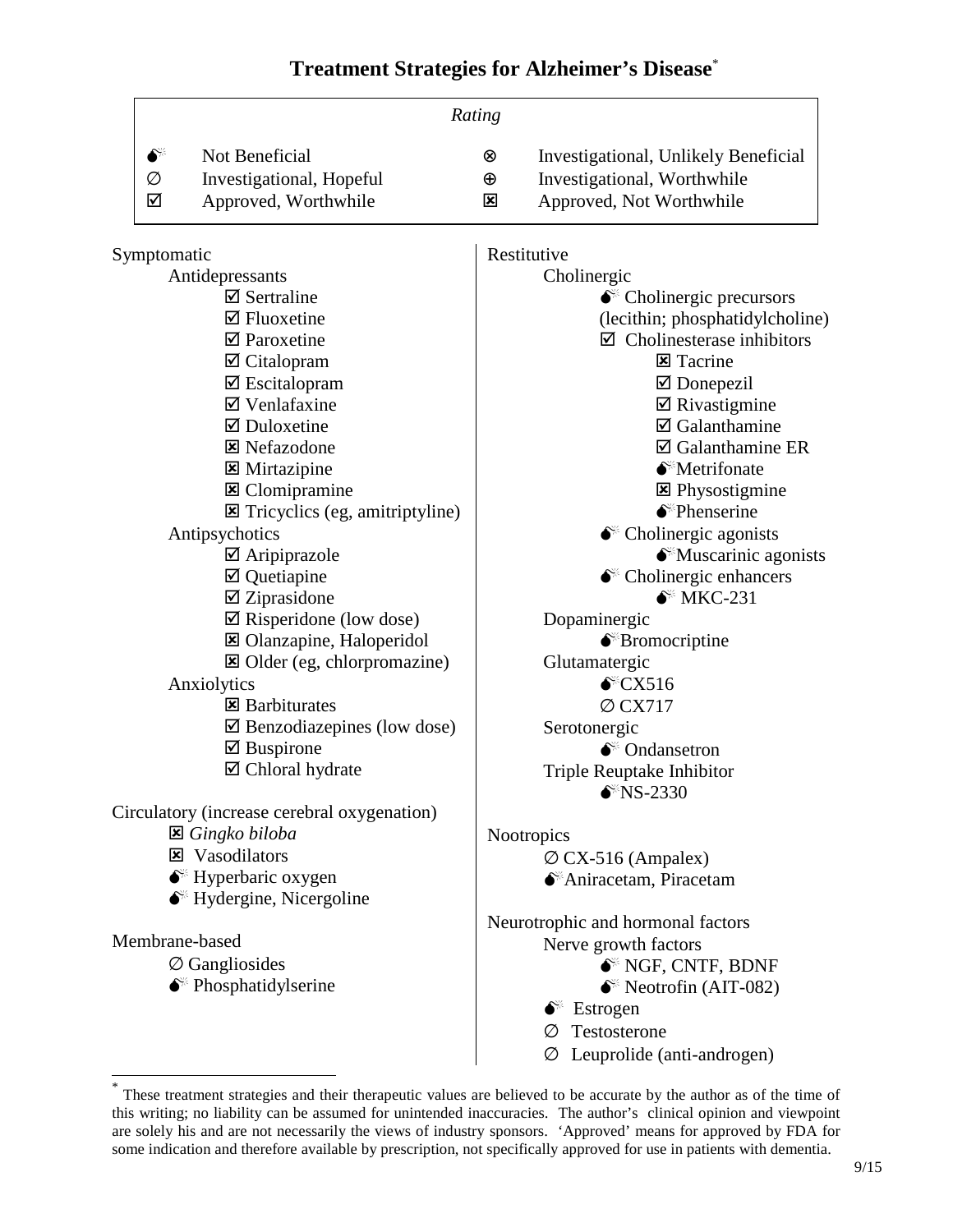- 
- Anti-inflammatory agents<br>
S<sup>\*</sup> Steroids<br>
S<sup>\*</sup> Vinca alkaloids (eg, vinpocetine)

NSAIDs

- ⊗ Ibuprofen<br>⊠ Indomethacin
	-
- $\bullet^*$ Naproxen
- COX-2 Inhibitors
	- $\bullet^*$  Celecoxib
	- $\bullet^*$  Rofecoxib

**Statins** 

- ∅ Atorvastatin
- ∅ Simvastatin

Antitoxic agents

- ⊕ Vitamin E, Vitamin C<br>
 Idebenone<br>
⊠ Selegiline (deprenyl)
- 
- 
- Calcium-channel blockers
	- $\bullet^*$  Nimodipine

 $\bullet^*$  Excitatory amino acid blocking agents

- NMDA antagonists<br> $\boxtimes$  Memantine
	- ⊕ Neramexane

Chelating agents

⊗ Clioquinol

### Surgical

- <sup>⊗</sup> Omental transfer Shunt
- 
- ∅ Neural stem cell graft

- Anti-amyloid therapy<br>  $\bullet^*$  AN1792 Amyloid Vaccine<br>  $\bullet^*$  Gamma-secretase inhibitors
	-
	- ⊕ Anti-amyloid antibodies
	- ⊕ Flurizan: selective amyloid lowering agent
	- ⊕ Alzhemed: amyloid disaggregating agent

- Miscellaneous<br>  $\bullet^*$  Acetyl-l-carnitine
	- $\oslash$  Angiotensin-converting enzyme
	-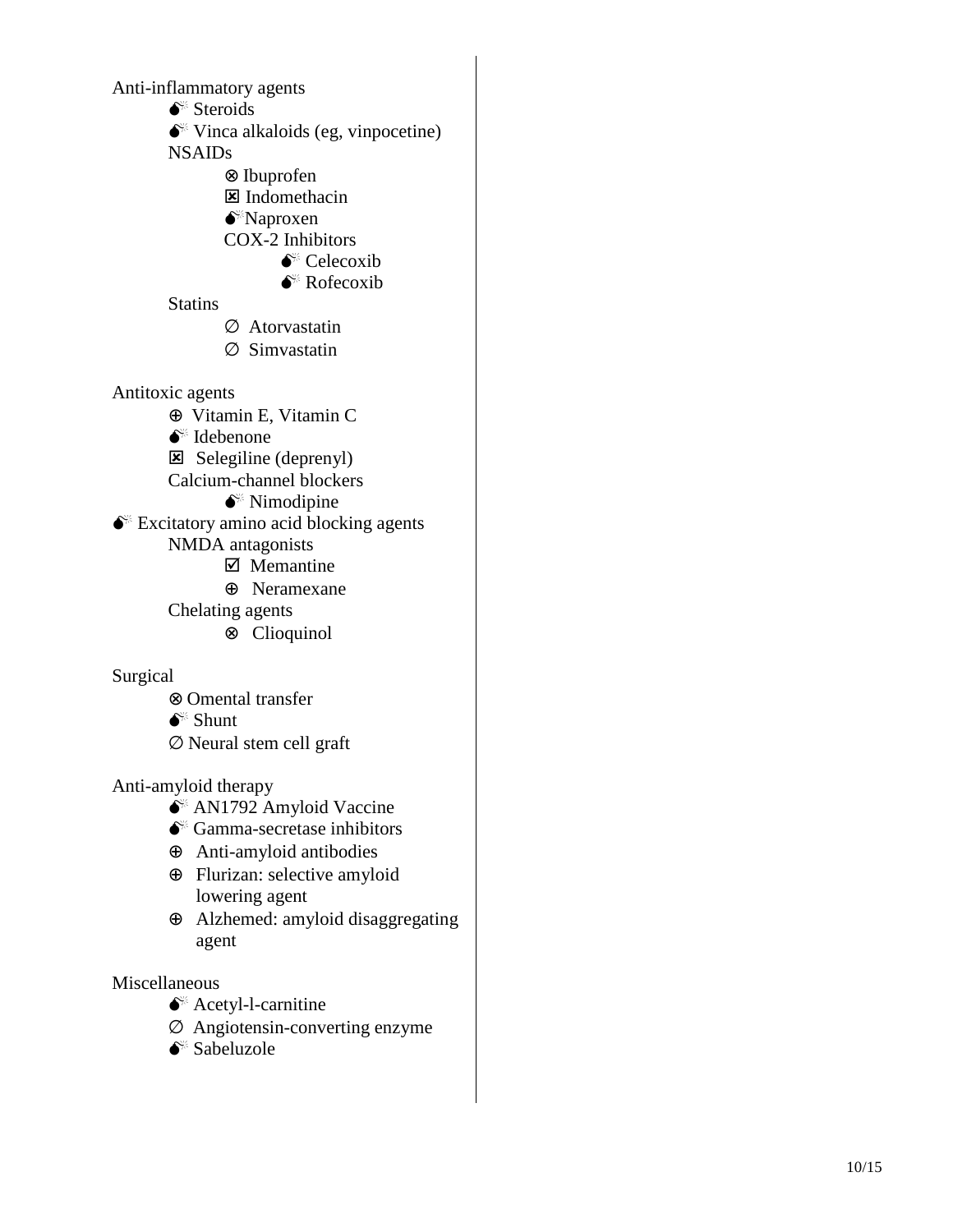# **Investigational Alzheimer's Drug Therapies\***

| Generic Name                      | Company                         | Drug Type/Mechanism                          | <b>Status</b>       |
|-----------------------------------|---------------------------------|----------------------------------------------|---------------------|
| <b>ABT-418</b>                    | Abbott                          | Neuromodulator                               | <b>Discontinued</b> |
| AC-3933                           | Aventis/Dainippon               | Partial GABA inverse agonist                 | Phase II            |
| AF-102B (FKS-508)                 | Forest                          | Muscarinic agonist                           | <b>Discontinued</b> |
| Alcar (acetyl-l-carnitine, ST200) | Sigma-Tau                       | Cofactor                                     | <b>Discontinued</b> |
| Alvameline (LU 25-109)            | Forest                          | $\overline{\text{M}}$ uscarinic agonist      | <b>Discontinued</b> |
| Alzene (linolenic/linoleic acid)  | Ivax                            | Fatty acids                                  | <b>Discontinued</b> |
| Alzhemed                          | Neurochem                       | Disaggregates amyloid                        | Phase III           |
| Ampalex (CX516)                   | Cortex                          | <b>AMPAKINE</b>                              | <b>Discontinued</b> |
| CX717                             | Cortex                          | <b>AMPAKINE</b>                              | Phase IIa           |
|                                   |                                 | Modulate production of                       |                     |
| APP modulators                    | Sibia                           | amyloid precursor protein                    | Preclinical         |
| Arecoline                         |                                 | Cholinergic agonist, an                      |                     |
|                                   | (natural compound)              | alkaloid found in betel nuts                 | <b>Discontinued</b> |
| Atorvastatin (Lipitor)            | Pfizer                          | Cholesterol inhibitor                        | Phase III           |
| Besipirdine                       | Aventis                         | Cholinergic/adrenergic                       | <b>Discontinued</b> |
| Betabloc                          | Elan                            | Amyloid vaccine                              | <b>Suspended</b>    |
| Beta amyloid protease inhibitors  | Scios                           | Inhibit amyloid production                   | Preclinical         |
| Celecoxib (Celebra, Celebrex)     | Pfizer                          | Cox-2 inhibitor                              | <b>Discontinued</b> |
| CEP 1347/KT7515                   | Cephalon                        | Neuroprotectant                              | Phase I             |
| Cerebrolysin                      | Ebewe                           | Neurotrophic, neuroprotectant                | Phase III           |
| Cevimeline (Evoxac)               | Daiichi                         | Muscarinic agonist                           | <b>Discontinued</b> |
| <b>CN134</b>                      | Bristol-Meyers Squibb           | Gamma-secretase inhibitor                    | <b>Discontinued</b> |
| CGP-50068A                        | Novartis                        | Unknown mechanism                            | <b>Discontinued</b> |
| <b>CHF 2060</b>                   | Chiesi Farmaceutici             | Unknown mechanism                            | Phase I             |
| CI-1017                           | Pfizer                          | Muscarinic agonist                           | <b>Discontinued</b> |
| Citicoline (CDP-choline)          | Interneuron/Takeda              | Metabolite                                   | <b>Discontinued</b> |
| CL-287663                         | Wyeth                           | Unknown mechanism                            | <b>Discontinued</b> |
| Clioquinol                        | Prana                           | Zinc-copper chelator                         | Phase II            |
| Cognishunt                        | Eunoe (CSFluids)                | Mechanical CSF filtration                    | Phase III?          |
| Corticotrophin releasing factor   | Neurocrine                      | Hormone                                      | Preclinical         |
| CPI-1189                          | Centaur                         | Unknown mechanism                            | <b>Abandoned</b>    |
| CP-118954                         | Pfizer/Eisai                    | Cholinesterase inhibitor                     | Phase II            |
| <b>DHEA</b>                       | Novartis/Neurocrine             | Neurosteroid                                 | <b>Discontinued</b> |
| Donepezil (Aricept)               | Pfizer/Eisai                    | Cholinesterase inhibitor                     | <b>Approved</b>     |
| DP-543                            | <b>Bristol-Myers Squibb</b>     | Unknown mechanism                            | Phase II            |
| T-588                             | $\overline{\phantom{a}}$ Toyama | Free radical scavenger                       | Phase II            |
| Eptastigmine                      | Mendiolanum                     | Cholinesterase inhibitor                     | <b>Discontinued</b> |
| Fenchylamine sulfonamides         | Aventis                         | Gamma-secretase inhibitor                    | Preclinical         |
| <b>FK960</b>                      | Astellas                        | LTP enhancer                                 | <b>Discontinued</b> |
| FK962                             | <b>Astellas</b>                 | LTP enhancer                                 | Phase II            |
| Flurizan (R-Flurbiprofen)         | Myriad                          | Selective amyloid lowering<br>agent          | Phase III           |
| Galantamine (Razadyne)            | Janssen                         | Cholinesterase inhibitor                     | <b>Approved</b>     |
| Galantamine ER (Razadyne ER)      | Janssen                         | Cholinesterase inhibitor                     | <b>Approved</b>     |
| Ganstigmine (CHF 2819)            | Chiesi Farmaceutici             | Cholinesterase inhibitor                     | Phase IIb           |
| Gingko biloba                     | Schwabe                         | Antioxidant, anticoagulant                   | Not beneficial      |
|                                   |                                 |                                              |                     |
| GR253035<br>GTS-21                | GlaxoWellcome<br>Taiko          | Cox-2 inhibitor<br>Alpha-7 nicotinic agonist | Phase I<br>Phase II |

<sup>\*</sup> Status of these therapies is believed to be accurate by the author as of the time of this writing; no liability can be assumed for unintended inaccuracies. Sources are multiple and include the World Wide Web and personal communications from figures in industry and academia. Please contact the author if you find an error, it will be corrected in the next edition.

1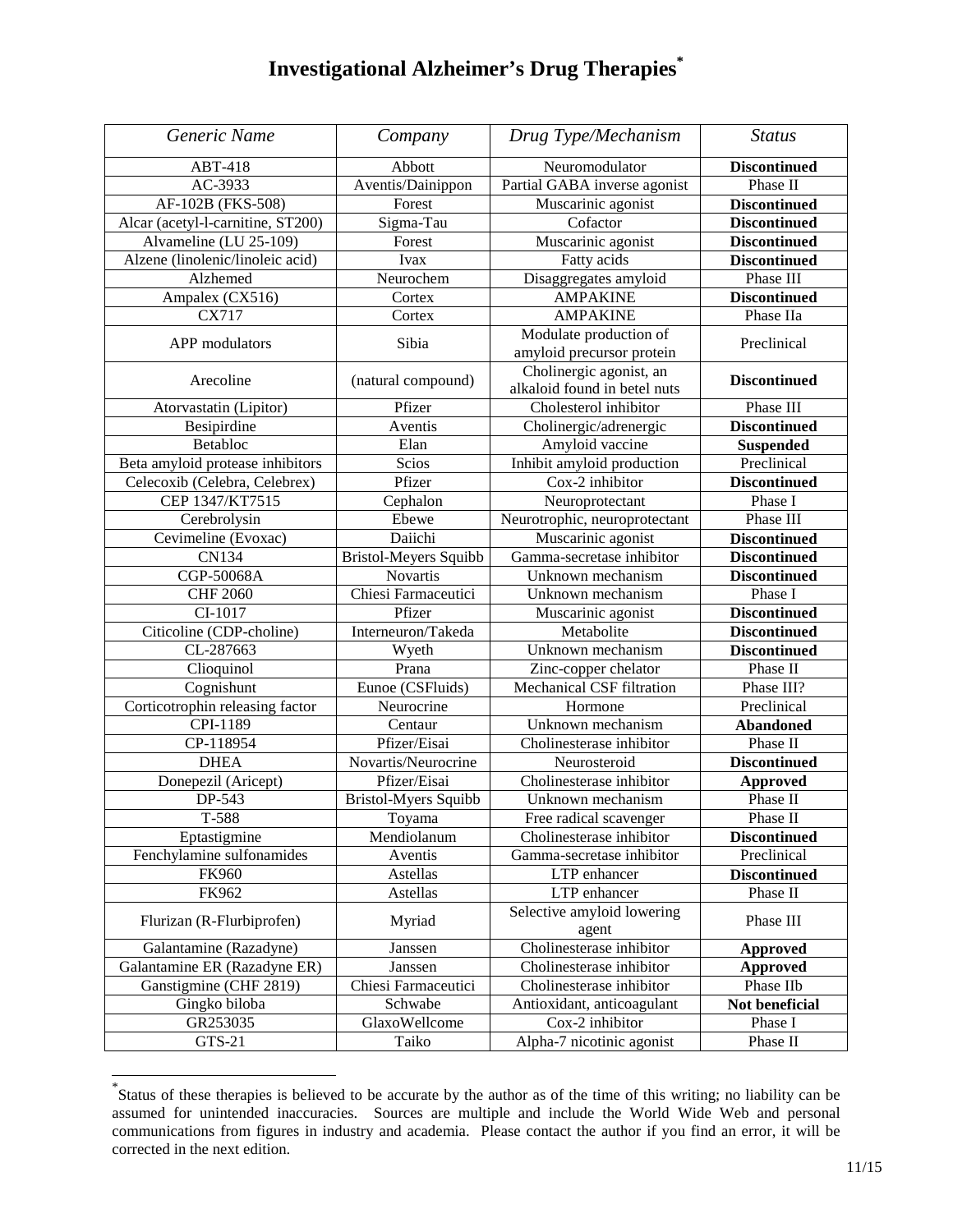| Huperzine A                        | Nutrapharm           | Cholinestrase inhibitor in                           | Phase II              |
|------------------------------------|----------------------|------------------------------------------------------|-----------------------|
|                                    |                      | Chinese club moss                                    |                       |
| Idebenone                          | Takeda               | Nootropic agent                                      | <b>Discontinued</b>   |
| Ketasyn                            | Accera               | Neuronal energizer                                   | Phase II              |
| <b>KA-672-HCI</b>                  | Schwabe              | Cholinesterase inhibitor                             | Preclinical           |
| Ladostigil (TV-3326)               | Teva                 | Neuroprotectant, MAO and<br>Cholinesterase inhibitor | Phase I               |
| Lecozatan SR                       | Wyeth                | $5HT_2$ antagonist                                   | Phase II              |
| Leuprolide (Lupron)                | Voyager              | Gonadotropin inhibitor                               | Phase II              |
| Linopirdine                        | DuPont Merck         | Cholinergic agonist                                  | <b>Discontinued</b>   |
| Marinol                            | Unimed               | Cannabinoid                                          | Phase II              |
| M-100907B                          | Aventis              | $5HT2$ antagonist                                    | Phase I               |
| <b>MCI-225</b>                     | Mitsubishi           | Monoamine modulator                                  | <b>Discontinued</b>   |
| Memantine                          | Forest               | NMDA antagonist                                      | <b>Approved</b>       |
| Memantine MR                       | Forest               | NMDA antagonist                                      | Phase II              |
| Memex (NADH)                       | Telluride            | Cofactor                                             | Phase II/III          |
| Metrifonate (Promem)               | Bayer                | Cholinesterase inhibitor                             | <b>Suspended</b>      |
| Milameline                         | Aventis              | Muscarinic M1 agonist                                | <b>Discontinued</b>   |
| <b>MKC-231</b>                     | Mitsubishi           | Choline reuptake inhibitor                           | <b>Discontinued</b>   |
| <b>NDD-094</b>                     | <b>Novartis</b>      | Unknown mechanism                                    | Phase II              |
| Nefiracetam (DM-9384)              | Daiichi              | Nicotinic agonist                                    | <b>Discontinued</b>   |
| Neotrofin (AIT-082)                | NeoTherapeutics      | Protein Synthesis Enhancer                           | <b>Discontinued</b>   |
| Neramexane                         | Forest               | NMDA antagonist                                      | Phase II              |
|                                    |                      |                                                      | Phase III, but may be |
| Neurodex (AVP-923;                 | Avanir               | NMDA antagonist                                      | discontinued; causes  |
| dextromethorphan)                  |                      | plus enzyme inhibitor                                | uncontrolled laughter |
| <b>NGD 97-1</b>                    | Pfizer               | GABA receptor inverse agonist                        | Phase II              |
| NS-2330                            | Boehringer Ingelheim | Triple reuptake inhibitor                            | <b>Discontinued</b>   |
| <b>NS-105</b>                      | Nippon Shinyaku      | Cholinesterase inhibitor                             | <b>Discontinued</b>   |
| Oxiracetam                         | SmithKline Beecham   | Nootropic                                            | <b>Discontinued</b>   |
| Pakio                              | Hoffman La Roche     | Unknown mechanism                                    | Phase III             |
| Parafluoroselegiline               | Sanofi               | MAO B inhibitor                                      | Preclinical           |
| Phenserine                         | Axonyx               | Cholinesterase inhibitor                             | Phase III failed      |
| Phenethylnorcymserine (PENC)       | Axonyx               | Butyrylcholinesterase inhibitor                      | Preclinical           |
| Physostigmine SR (Synapton)        | Forest               | Cholinesterase inhibitor                             | <b>Discontinued</b>   |
| Posiphen [ (+)-phenserine ]        | Axonyx               | Cholinesterase inhibitor                             | Phase I               |
|                                    |                      | Adenosine reuptake,                                  |                       |
| Propentofylline                    | Aventis              | phosphodiesterase inhibitor                          | <b>Discontinued</b>   |
| Rasagiline (TVP-1012)              | Teva                 | MAO B inhibitor                                      | Phase II              |
| Rivastigmine (Exelon)              | <b>Novartis</b>      | Cholinesterase inhibitor                             | <b>Approved</b>       |
| Rivastigmine Daily Patch           | Novartis             | Cholinesterase inhibitor                             | Phase III             |
| S-12024-2                          | Servier              | Neuromodulator                                       | Preclinical           |
| S-9977-2                           | Servier              | Muscarinic agonist                                   | Preclinical           |
| Sabeluzole                         | Janssen              | Glutamate antagonist                                 | <b>Discontinued</b>   |
| Sabcomeline (SB 202026,<br>Memric) | Glaxo                | Muscarinic agonist                                   | <b>Discontinued</b>   |
| SB-271046                          | Glaxo                | $5HT_6$ agonist                                      | Phase I               |
| SC-110                             | Scotia               | COX-2 inhibitor                                      | <b>Discontinued</b>   |
| Selegiline (Eldepryl)              | Watson/Somerset      | MAO B inhibitor                                      | <b>Discontinued</b>   |
| Sermion                            | Pfizer               | <b>Ergot Derivative</b>                              | Phase III             |
| SIB-1553A                          | Sibia                | Nicotinic Agonist                                    | Phase I               |
| Simvastatin (Zocor)                | Merck                | Cholesterol inhibitor                                | Phase III             |
| SL 25.1188                         | Synthelabo           | MAO B inhibitor                                      | Phase II              |
| SL 65.102                          | Synthelabo           | Gamma-secretase inhibitor                            | Phase II              |
| SR 46559                           | Sanofi               | Muscarinic agonist                                   | <b>Discontinued</b>   |
| SR 57446                           | Sanofi               | Neurotrophic agent                                   | Phase II              |
| SRA-333                            | Wyeth                | $5HT1A$ antagonist                                   | Phase II              |
| Suritozole                         | Sanofi-Aventis       | Inverse GABA agonist                                 | <b>Discontinued</b>   |
| Talsaclidine                       | Boehringer Ingelheim | Muscarinic agonist                                   | <b>Discontinued</b>   |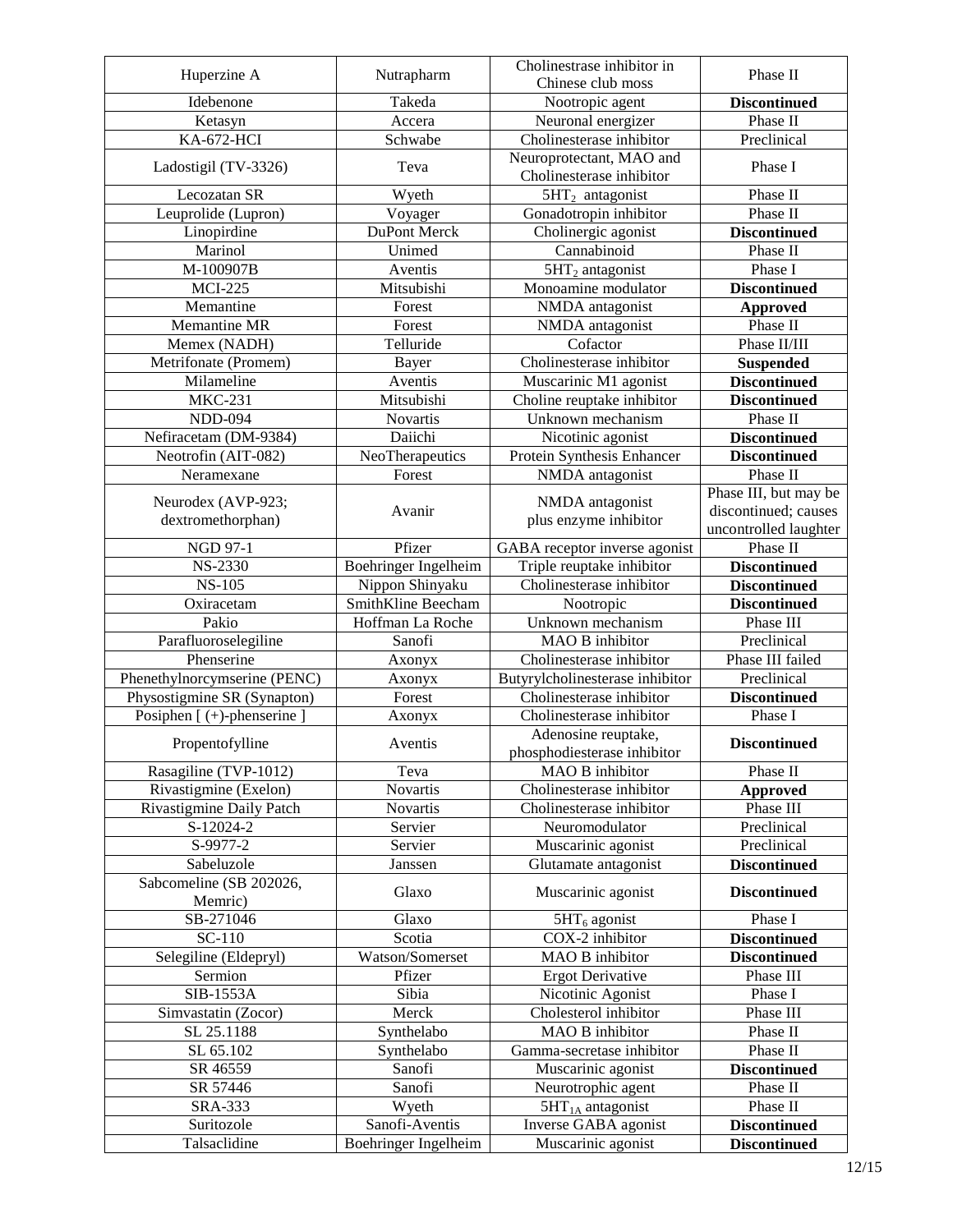| Tazomeline               | (unknown)            | Muscarinic agonist                               | <b>Discontinued</b>                              |
|--------------------------|----------------------|--------------------------------------------------|--------------------------------------------------|
| Thiatolserine            | Axonyx               | Cholinesterase inhibitor                         | Preclinical                                      |
| Tolserine                | Axonyx               | Cholinesterase inhibitor                         | Preclinical                                      |
| Velnacrine               | Aventis              | Cholinesterase inhibitor                         | <b>Discontinued</b>                              |
| Vinconate                | OmniChem             | Vinca alkaloid                                   | <b>Discontinued</b>                              |
| Vinpocetine (Intelectol) | Covex                | Vinca alkaloid                                   | Not beneficial                                   |
| Viviq                    | Sanofi-Aventis       | Unknown mechanism                                | Phase III                                        |
| <b>WAS-2014</b>          | Boehringer Ingelheim | Muscarinic agonist                               | <b>Discontinued</b>                              |
| Xaliproden               | Sanofi-Aventis       | Neuroprotectant                                  | Phase III                                        |
| Xanomeline               | Eli Lilly            | Muscarinic agonist                               | <b>Oral Discontinued</b><br>Skin Patch Phase III |
| YM-796                   | Yamanouchi           | Muscarinic agonist                               | Phase II                                         |
| $Z-321$                  | Zeria                | Endopeptidase inhibitor                          | Phase I                                          |
| Zanapezil (TAK-147)      | Takeda               | Neurotrophic factor/<br>cholinesterase inhibitor | Phase III                                        |
| Zifrosilone              | Aventis              | Muscarinic agonist                               | <b>Discontinued</b>                              |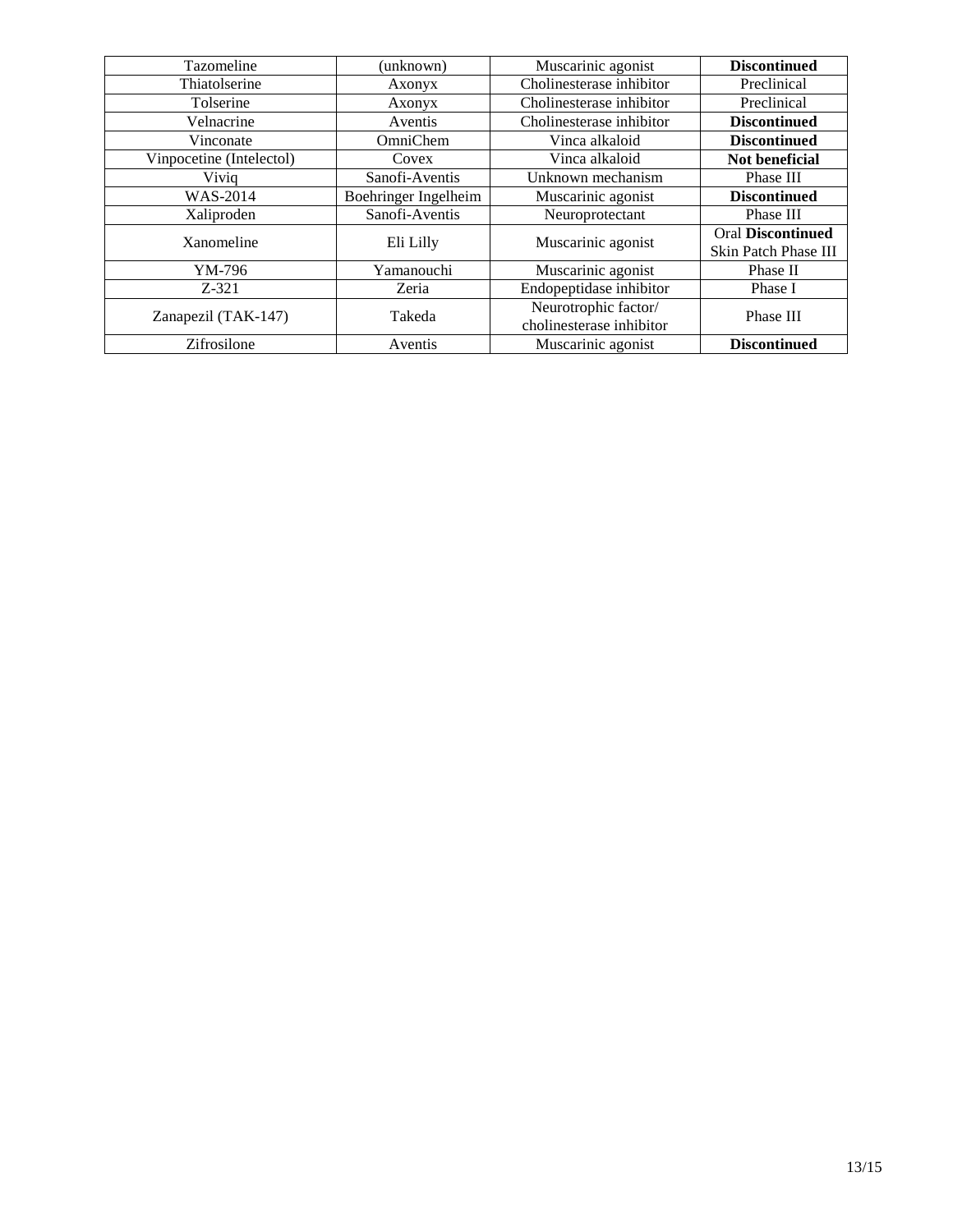# **Selected References**

- 1. "The Amazing Power of Support Groups." http://alzheimers.com. 1999.
- 2. Blacker, D., M. A. Wilcox, et al. (1998). "Alpha-2 macroglobulin is genetically associated with Alzheimer disease [see comments]." Nature Genetics **19**(4): 357-60.
- 3. "Caregiver stress." *http://www.alz.org*. 1998.
- 4. Corder, E. H., A. M. Saunders, et al. (1993). "Gene dose of apolipoprotein E type 4 allele and the risk of Alzheimer's disease in late onset families [see comments]." Science **261**(5123): 921-3.
- 5. Desai P, DeKosky ST, Kamboh MI. (2002). "Genetic variation in the cholesterol 24 hydroxylase (CYP46) gene and the risk of Alzheimer's disease." Neuroscience Letters **328**(1): 9-12.
- 6. Doraiswamy, P. M., P. N. Tariot, and R. C. Mohs (1998). "A Guide to the Evaluation of Alzheimer's Disease Therapies." Continuing Education Self-Study Program for Physicians: 17.
- 7. Du, Y., K. R. Bales, et al. (1998). "Alpha2-macroglobulin attenuates beta-amyloid peptide 1- 40 fibril formation and associated neurotoxicity of cultured fetal rat cortical neurons." J Neurochem **70**(3): 1182-8.
- 8. Fukushima, Y., G. I. Bell, et al. (1988). "The polymorphic human alpha 2-macroglobulin gene (A2M) is located in chromosome region 12p12.3----p13.3." Cytogenet Cell Genet **48**(1): 58-9.
- 9. Gauthier, S. (1999). "Do we have a treatment for Alzheimer's Disease?" Archives of Neurology **56**(6): 738-9.
- 10. Ghanbari, K. and H. A. Ghanbari (1998). "A sandwich enzyme immunoassay for measuring AD7C-NTP as an Alzheimer's disease marker: AD7C test." J Clin Lab Anal **12**(4): 223-6.
- 11. Guillozet, A.L., Smiley, J.F., Mash, D.C., and Mesulam, M.-M. (1997). "Butyrylcholinesterase in the Life Cycle of Amyloid Plaques." Annals of Neurology **42**:909-918.
- 12. Hollenbach, E., S. Ackermann, et al. (1998). "Confirmation of an association between a polymorphism in exon 3 of the low-density lipoprotein receptor-related protein gene and Alzheimer's disease." Neurology **50**(6): 1905-7.
- 13. Hughes, S. R., O. Khorkova, et al. (1998). "Alpha2-macroglobulin associates with betaamyloid peptide and prevents fibril formation." Proc Natl Acad Sci U S A **95**(6): 3275-80.
- 14. Lambert, J. C., F. Wavrant-De Vrieze, et al. (1998). "Association at LRP gene locus with sporadic late-onset Alzheimer's disease [letter]." Lancet **351**(9118): 1787-8.
- 15. Mayeux, R., A. M. Saunders, et al. (1998). "Utility of the apolipoprotein E genotype in the diagnosis of Alzheimer's disease. Alzheimer's Disease Centers Consortium on Apolipoprotein E and Alzheimer's Disease [published erratum appears in N Engl J Med 1998 Apr 30;338(18):1325]." New England Journal of Medicine **338**(8): 506-11.
- 16. Monte, S. M., K. Ghanbari, et al. (1997). "Characterization of the AD7C-NTP cDNA expression in Alzheimer's disease and measurement of a 41-kD protein in cerebrospinal fluid." Journal of Clinical Investigation **100**(12): 3093-104.
- 17. Pericak-Vance, M. A., M. P. Bass, et al. (1997). "Complete genomic screen in late-onset familial Alzheimer disease. Evidence for a new locus on chromosome 12." Jama **278**(15):